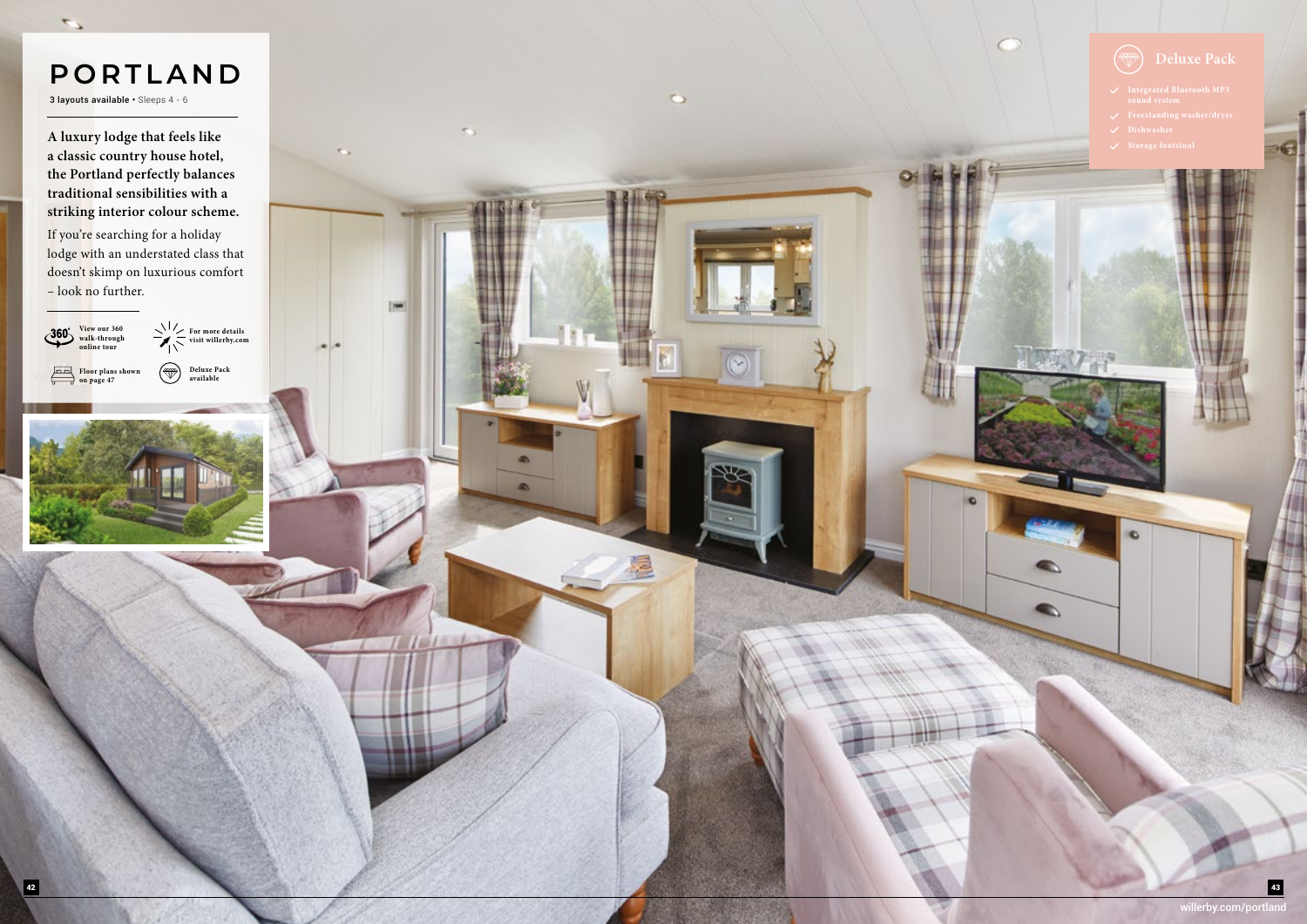





## **KEY HIGHLIGHTS**

#### **1. SHAKE IT UP**

#### **2. DINE IN STYLE**

#### **3. RAISING THE BAR 5. BRAND NEW LOOK**

#### **4. FUN WITH FRIENDS**

The Portland's huge shaker style kitchen combines practical, understated style with the functionality of integrated appliances and a double width kitchen larder for all your culinary supplies.

The Portland's dining area is a sumptuous affair, with full length windows that bathe the dining suite and Welsh dresser in glorious natural light.

It's not just formal dining that the Portland makes effortless – the full length breakfast bar complete with high stools makes the perfect setting for lunch time and catch ups over coffee.

The 2021 Portland features a bold new colour scheme, with blush pink and oak base tones with pearl and stone highlights.

Plan on hosting grown up guests? The Portland's twin beds can be replaced with a double bed to accommodate visiting couples.

#### willerby.com/portland

## **STANDARD FEATURES**

### **KITCHEN MAIN BEDROOM**

#### **TWIN BEDROOM(S)**

#### **FAMILY BATH ROOM**

#### **INTERIOR FEATURES**

• Vinyl cladding *- standard colour white* • Energy efficient white PVCu double glazed windows and doors • Fully galvanised chassis

**EXTERIOR / STRUCTURE LOUNGE** • Single sliding patio doors *(outlook French doors on 16ft model)* • Feature bay window • Breakfast bar with stools and feature pendant lighting

• Central heating system featuring high-efficiency condensing combi boiler *(see p28)* • Brushed chrome and white

- Scatter cushions • Electric fire with feature fire
- surround *(see p28)*
- TV/storage unit, sideboard and
- coffee table • Wall-mounted TV point
- **DINING AREA** • Freestanding dining table • Upholstered chairs and high-backed upholstered bench

• Welsh dresser

- Feature double-width larder unit with integrated storage accessories • Integrated microwave *(see p28)* • Integrated under-counter fridge
- Gas oven/grill and hob *(see p28)*  with glass splashback, statement cooker hood and extractor fan
	-

and freezer

• Two-seater sofa and two armchairs

• Cloakroom cupboard *(16ft model)* • Utility cupboard with space for freestanding washing machine *(20ft models)*

- King-size bed\* with lift-up storage system and upholstered headboard *(double in 16ft model)*
- Bedding pack *Slate (see p54)*
- Bedside cabinets with lamps
- Large fitted wardrobes
- *(walk-in wardrobe in 16ft model)* • Mirrored dressing area with stool
- Wall-mounted TV point
- **ENSUITE**
- 
- Quad shower enclosure with thermostatic shower
- Washbasin and dual flush WC
- 3ft wide single beds( and
- 
- upholstered headboards Bedding pack  *Slate (see p54)*
- Bedside cabinets
- Walk-in wardrobe *(40 x 20 2 bed model)*
- Mirrored dressing area with stool
- Wall-mounted TV point

- Bath with overhead shower and screen *(20ft models)*
- Quad shower enclosure with thermostatic shower *(16ft model)*
- Wash basin mounted on vanity unit
- Dual flush WC

 sockets and USB outlets *(see p28)* • Overhead attic storage lockers